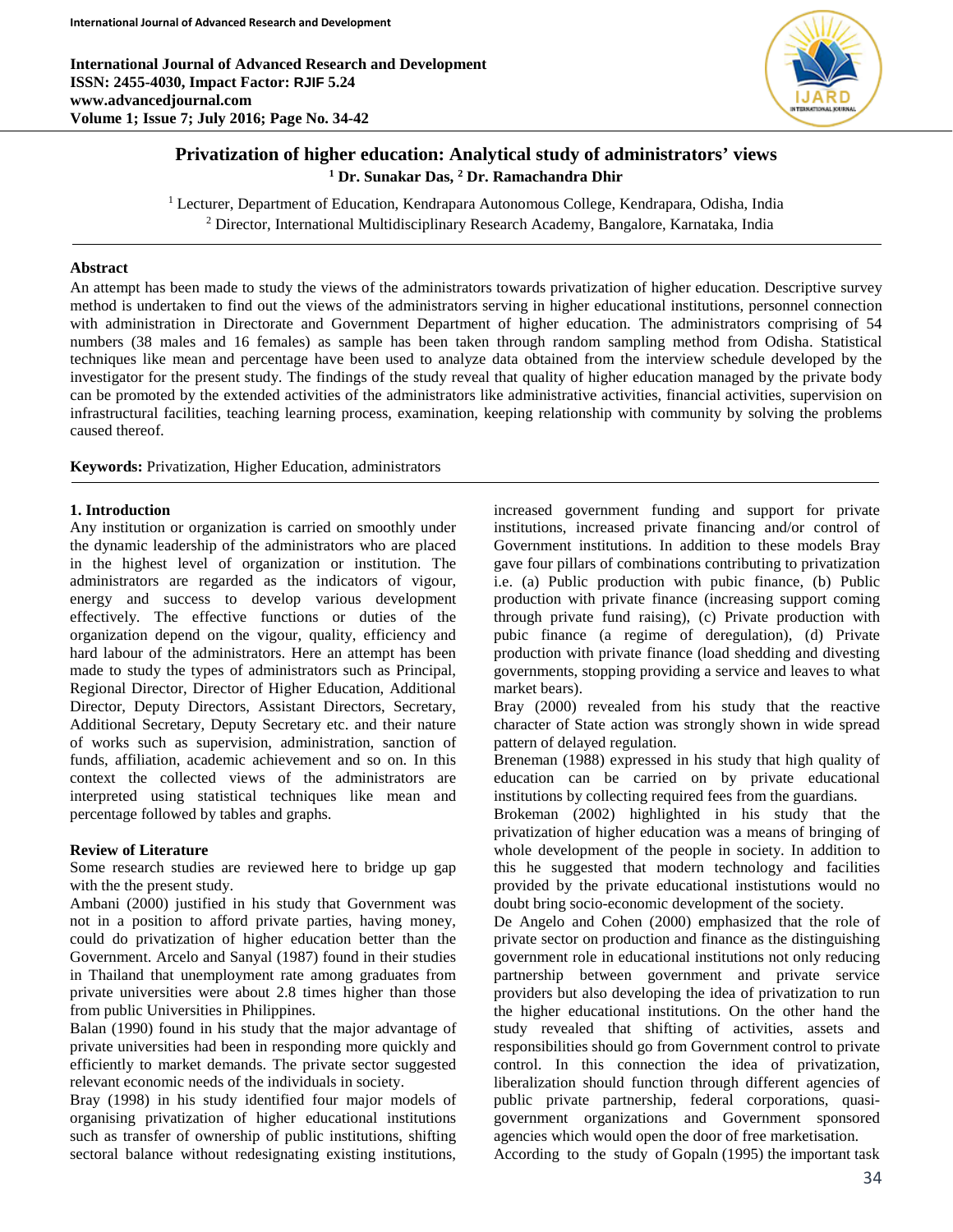of privatization of higher education is to prepare leaders for different walks of life like social, intellectual, political, cultural, scientific and technological aspects which were inevitable components of socio-economic development of the nation.

Hvide (2001) concluded from his study that private higher educational institutions played a vital role in teaching learning process in which information capital was accumulated, the most abled individuals, having a high level of self-confidence, would skip higher education and go directly to the market as entrepreneurs.

James (1987) in his study found that private education had grown for several reasons as social and differentiated demands for higher education. Social demand for higher education exceeded the public supply and the private markets seek to meet the unsatisfied demand as well as demand for high quality.

It is observed from the study of James and Banjamin (1988) that in Japan public higher education provided better facilities, which were significantly related to quality than private Universities and colleges. The number of pupils per teacher in public Universities was only eight, compared with twenty six in private Universities. Private Universities employed the retired, part-time and experienced teachers in Japan, Columbia, Brazil, Argentina, Indonesia and in several other countries.

Jimenez and Tan (1987) in their studies expressed that the graduates from private Universities received higher rewards on the labour market in the form of better paid jobs and consequently higher earnings. The external efficiency managed by private owners in higher education was greater than public higher educational institutions.

Jandhyal (2005) reflected that privatization of higher education should not provide higher education rather it should promote socio-economic peace and harmony among the people of a nation.

Kadam and Godha (2003) in their studies stated that the State would control over the private aided higher educational institutions to ensure that capitation fee was charged and there was no profiteering. The State would regulate the right to establish an educational institution only within the parameters of maintained by proper academic standards, environment as well as infrastructure and prevention of maladministration by those in charge of the management.

Karuppayil (2003) had explained that sixty per cent of private higher educational institutions had shown quality education through infrastructural development as well as modern technology but research and teaching had taken back seat in most of such government institutions.

The study of Kaul (1993) was against of privatization of higher education. According to her opinion privatization of higher education would perpetuate inequalities in the education system. Economic inequalities accentuated the inequalities to higher education which in turn contributed to the inequalities to occupational achievements, in earnings and in social economic sphere as a whole. Higher education, the 'Public' or the 'Quasi Public Good' would turn out to be a luxury good, and middle and even upper middle income classes might not afford which would become a monopoly of the rich so that private universities and institutions would not merely cover the cost, but also made huge 'quick profits 'which were not necessarily reinvested in education.

The study of Koyzis (1989) revealed that private universities in Cyprus were found to be fuelling the diploma-inflation problem, leading to a serious problem of graduate unemployment.

Levin (2000) concluded that privatization of higher education could control the market given freedom of choices productivity efficiency, equity and social cohesion.

Levy (1985) expressed that in Brazil and Peru the quality of private higher education was described as disgraceful. In the United States of America and Thailand fees per student in private Universities were five times that of those in public institutions; the corresponding ratio in Japan was 2.5:1. He concluded in his study that proportional expansion of the private sector would make for a better higher educational system and support to the students to purchase higher education was an important source of funding for private universities of the United States.

Maryam Ilyas (2013) focused on quality of social life of people in Lahore, Pakistan through privatization of higher education. The study explored that privatization of higher education influenced various dimensions of quality of social life in strengthening the people's standard of living. But on the other hand the attitude of teachers in this context was more impatient, aggressive and violent due to low financial benefit from these institutions.

Nigavekar (2001) in his study viewed that forty per cent of private participation of higher educational institutions had got success in achieving quality education having a provision of infrastructure facilities, quality teaching facilities,, nonpolitical interference choosing quality students whereas Government supported institutions provided good relief to the middle classes, villagers and urbanities and gave hope that their children could be given quality education at a price within their budget but in actual practice quality achievement in higher education was a misconcept.

Psacharopoulos (1987) found in the study that private institutions provided better quality education at lower cost than public institutions in Japan. By reducing public subsidies to higher education, the perverse effects of public subsidization of higher education on income distribution could be reduced and through privatization, inequities in funding education would be substantially reduced.

Psacharopoulos and Woodhall (1985) stated in their studies that access to higher education by lower income groups was negatively affected by the rapid growth of privatization.

Rederick and Stephens (1979) stated in the study that privatization had assumed a greater significance as a policy strategy for the development of education in recent times, essentially, but not wholly, due to stagnating and in some countries declining the public budgets for education, on the one hand and on the other, increasing social demand for higher education, manifested in slogans like higher education for all.

According to the study of Rehfuss (2013) privatization included complete withdrawal of public services and transferring the services to private parties, community group, non-profit organizations and even former employees to provide public services with a focus to achieve a reduction of costs, increased efficiency and managemental flexibility.

The study of Salem (2003) expressed that ethically higher education should not be left to the private sector along otherwise a large section of indigent but talented students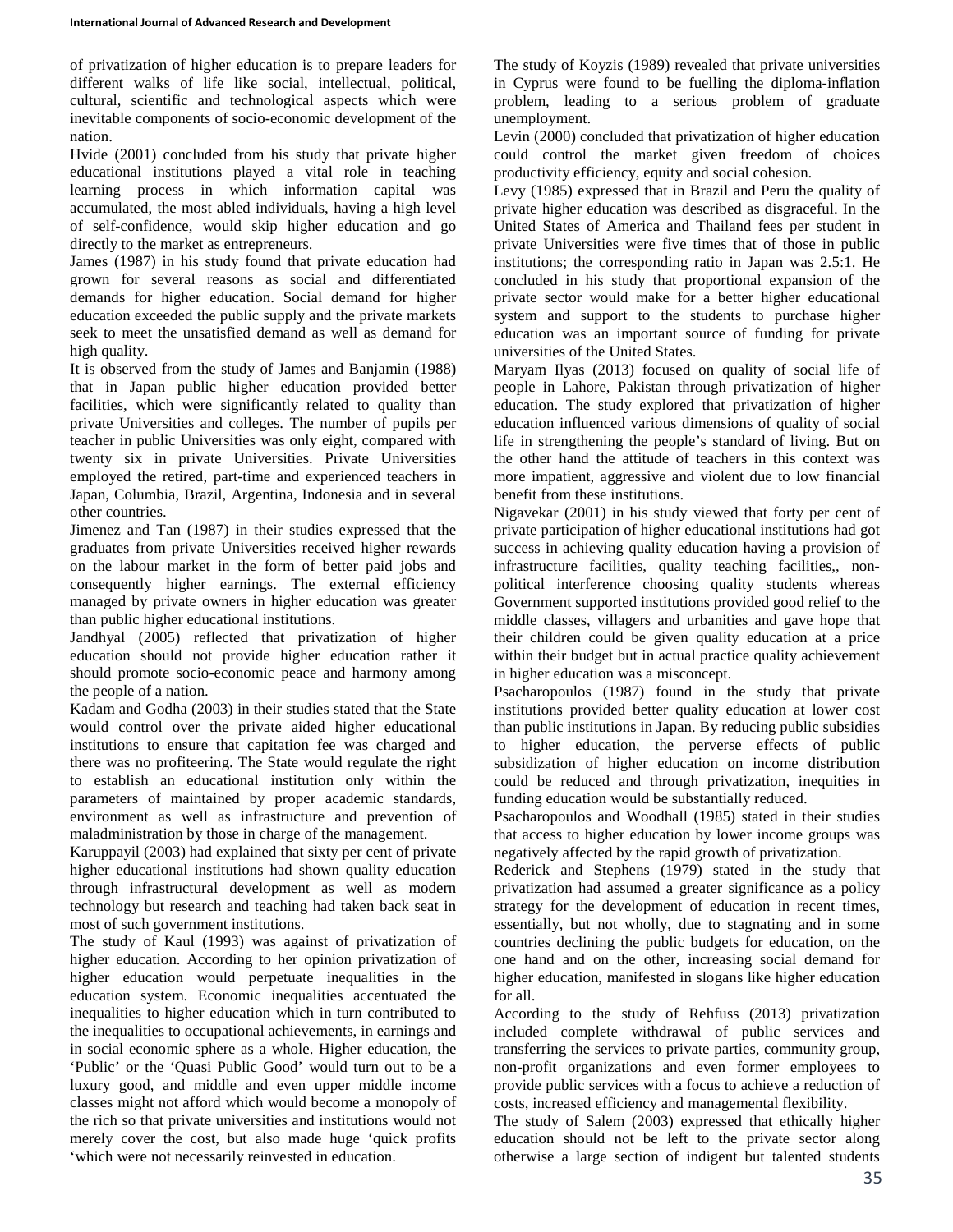would be deprived of getting admission into the private funded educational institutions. Like law and order and national defense, higher education should be regarded as a public good, the benefits of which went to all members of the society, over and above the recipient of education.

Set Panich *et al*. (1990) pointed in the studies that in Thailand 27 per cent of graduates from private universities were employed compared to 13.3 per cent of the graduates from national universities.

Singh (2003) attempted in his study that sixty two per cent of people were in favour of privatization of higher education due to the fast changing growth of industries and information technology.

Sobhana (2009) stated in the study that once the higher educational institutions turned self-financing, their prices would be bench marked against their global counterparts which were affordable to the same top layer society. Private investment alone in higher education would be socially suboptimal, where the private and households did not come forth to invest on non-market oriented courses in higher education, research and development. Further increased role of market jeopardized the participation of meritorious students from economically disadvantageous groups, women and minorities. Solomon (1993) in his study suggested the following parameters for quality of teaching in privatization of higher education. Joy of teaching in terms of intellectual curiosity and persuaded holding in the attention of students' inspiring towards teaching, competency of teaching, enabling students towards thinking, encouragement towards thinking, encouragement towards reading, teacher-student relationship, research type teaching were all the indicators which brought quality in privatization of higher education.

Spence (1974) told that talented individuals in private higher educational institutions performed high academic achievement in the examination. Tilak (1990) found in his study that the private colleges received little public support in India expect huge donations and capitation fees and charged abnormally high fees, ten to twenty times higher than those charged by the government colleges.

Tilak (1991) was also of the opinion that privatization would lead to commercialization with profit motive. The existing market system did not ensure optimum social investment in higher education, as externalities exist in the case of higher education, which was a 'quasi-public good'. Complete marketization and privatization of schools and higher education could not be an acceptable policy and lead to commercialization as the financial bodies or industrialists, whoever would invest in higher education, would invest with a profit motive not with a motive of social development or advancement in education.

Walford and Kaul (1990) found that private participation in higher education contributed to socio-economic inequalities in society encouraging elitist bias in education. Privatization gave rise to commercialization and profit oriented, with little consideration for national manpower needs, which might cause serious imbalance in the country.

Washington (2006) in his study pointed out that privatization of higher education would not only produce academic skills but also provide advance knowledge in driving socioeconomic growth of a nation.

Wolff and Copa (2003) made a study on additional dimensions of forces behind the private higher educational institutions. According to them privatization movement appeared to be an answer to an increasingly diversified demand in terms of content or teaching methods and to the desire of families to choose the institutions to which they wish to invoke the freedom of choice, managemental flexibility, private regulation, value for money and an overall accountability with emotional satisfaction.

According to Zha (1994) private sector was playing a limited role in China and was characterized by the peripheral private sector which had been indicated by the regime of the reduction of this State subsidies and State regulations within the society and social obligation public realms.

Zidermani and Albrecht (1995) revealed in the study that remaining 60-70 per cent of the recurring cost was generated from endowment alumni and other sources for privatization of higher education.

## **2. Objectives of the Study**

The objectives of the study are as follows.

- 1. To study the nature of woks of the administrators.
- 2. To study the views of the administrators towards privatization of higher education.

### **3. Methodology of the Study**

The methodology used for the study is stated below.

### **Research Method**

Descriptive survey method is undertaken to study the views of the administrators towards privatization of higher education.

**Sample:** The administrators comprising of 54 numbers including 38 males and 16 females serving in various institutions, Directorate of Higher Education and Government Offices of Odisha as sample has been taken through random sampling method. The table follows the sample.

**S.No. Administrators Male Female Total** 1. Secretary to Government, Higher Education 1 - 1 2. Additional Secretary to Government 1 - 1<br>3. Deputy Secretary to Government 1 - 1 3. Deputy Secretary to Government 1 - 1<br>4. Assistant Secretary to Government - 2 2 4. Assistant Secretary to Government -<br>5. Director, Higher Education 1 Director, Higher Education 1 - 1<br>
onal Director, Higher Education 1 - 1 6. Regional Director, Higher Education 1 - 1 7. Additional Director 1 - 1 8. Deputy Director 3 - 3 9. Assistant Director 3 - 3<br>10. Principal 26 14 40 Principal 26 14 40 Total 38 16 54

**Table 1:** Sample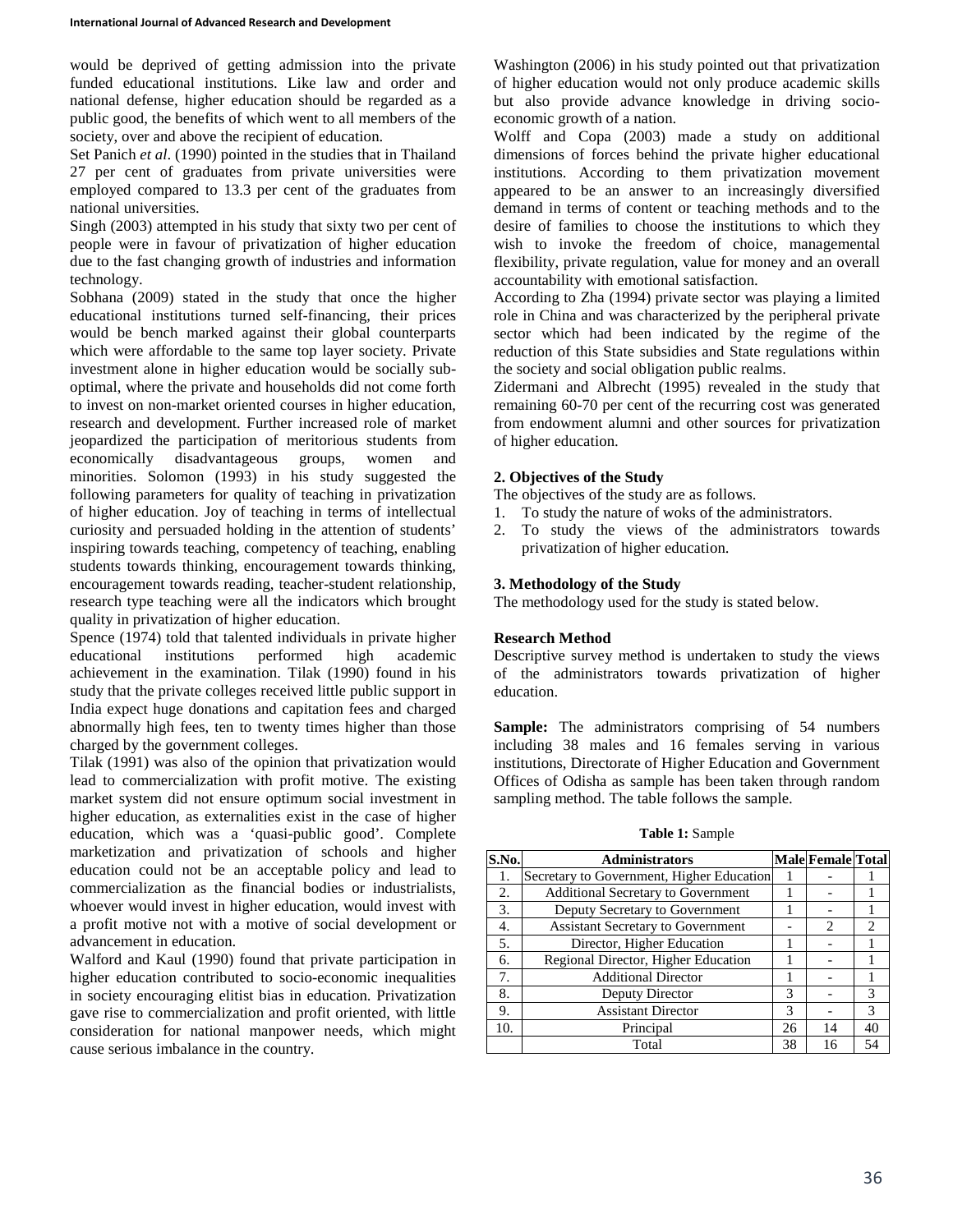

**Fig 1:** Reference Table No. 1

**Tools used for the study:** The investigator has developed an Interview Schedule with multiple choice items for the administrators to collect data on the objectives stated above.

percentage and mean have been used for analysis and interpretation of data. The followings are the analysis and interpretation of the objectives. The table 2 reflects the activities of the administrators undertaken in private higher educational institutions.

**Analysis and Interpretation:** Statistical techniques like

| S. No. | Types of administrative activities undertaken               | <b>Males</b> | $\frac{0}{0}$ | <b>Females</b> | $\frac{0}{0}$ | <b>Total</b> | $\frac{6}{9}$ |
|--------|-------------------------------------------------------------|--------------|---------------|----------------|---------------|--------------|---------------|
| a.     | Observing teachers' engagement in teaching learning process | 27           | 71.05         | 14             | 87.50         | 41           | 75.92         |
| b.     | Participating in day-to-day administration                  | 24           | 63.15         |                | 68.75         | 35           | 64.81         |
| c.     | Seeking students' problems                                  | 27           | 71.05         | 10             | 62.50         | 37           | 68.51         |
| d.     | Verification of students' attendance                        | 32           | 84.21         |                | 43.75         | 39           | 72.22         |
| e.     | Verification of office regularly                            | 26           | 68.42         | 14             | 87.50         | 40           | 74.07         |
|        | <b>Observation of Reservation Policy</b>                    | 27           | 71.05         |                | 56.25         | 36           | 66.66         |
| g.     | Withdrawal of concurrence, affiliation and permission       | 25           | 65.78         |                | 81.25         | 38           | 70.37         |

|  | <b>Table 2:</b> Activities of the administrators undertaken |
|--|-------------------------------------------------------------|
|--|-------------------------------------------------------------|

N1=Males=38, N2=Females=16, N=Total=54

h. Others if any





It is depicted in the above table that 75.92 per cent of the administrators are assessing teachers 'engagement in the classroom situation whether teaching learning process is effective or not. Necessary steps are taken at their level to root out the problems detected in classroom teaching.

On the other hand the administrators are verifying the official records (74.07%) and students' attendance (72.00%) as well

as participating in day-to-day administration (64.81%) regularly which creates a healthy impact on students, teachers and staff 70.37 per cent of the administrators are of the view that they do not go back to withdraw concurrence, affiliation and permission if the institution, students, teachers and managing committee fulfill the conditions laid by the Government from time to time which are the pertinent issue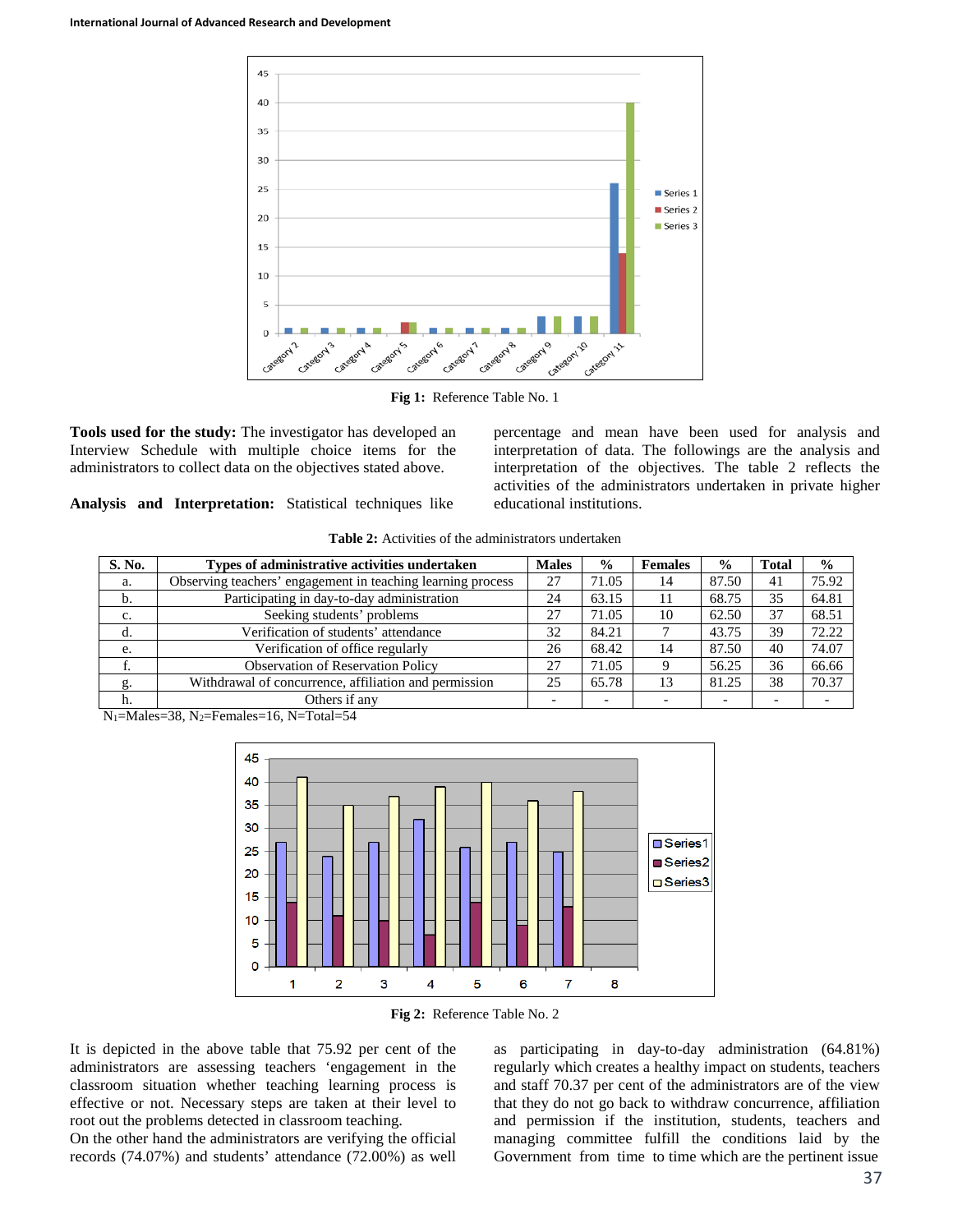for the private higher educational institutions.

It is understood that students' indiscipline and unrest are main issues of the private higher educational institutions which are to be solved by the administrators in order to establish peace and tranquility in academic atmosphere (68.51%).

Besides this, the reservation policy formulated by the

Government is worked out or not that is to be strictly supervised by the administrators and timely review on this matter is taken care of (66.66%).

The responses of the administrators about types of financial activities undertaken in private higher educational institutions are presented in the table no.3.

| S. No. | Types of financial activities undertaken                  | <b>Males</b> | $\frac{0}{0}$ | <b>Females</b> | $\frac{0}{0}$ | <b>Total</b> | $\frac{0}{0}$ |
|--------|-----------------------------------------------------------|--------------|---------------|----------------|---------------|--------------|---------------|
| a.     | Daily maintenance of cash book and its supervision.       |              | 60.52         |                | 81.25         | 36           | 66.66         |
| b.     | Supervising daily deposit and withdrawal                  | 24           | 63.15         | 14             | 87.50         | 38           | 70.37         |
| c.     | Supervising daily expenditure incurred by the institution | 33           | 86.84         |                | 81.25         | 46           | 85.18         |
| d.     | Disbursement of salary                                    | 30           | 78.94         |                | 68.75         | 41           | 75.92         |
| e.     | Granting of scholarship and students' aid fund            | 29           | 76.31         | 10             | 62.50         | 39           | 72.22         |

N1=Males=38, N2=Females=16, N=Total=54



**Fig 3:** Reference Table No. 3

It is depicted from the table that supervision of daily expenditure incurred by the institution (85.18%), daily maintenance of cash book and its supervision (66.66%) and supervision of daily deposit and withdrawal (70.37%) made by the institutions are the mandatory work of the administrators in order to bring a clean chit in the financial transaction which restricts the corruption keeping cash in hands. In addition to this it is found that the administrators

are supervising whether the right disbursement of salary to the staff (75.92%) and scholarship to the eligible students (72.22%) is made or not in order to bring a better financial transaction of the institution.

The responses of the administrators about measures undertaken to improve the quality of education are stated in the table no. 4.

**Table 4:** Measures undertaken by the administrators to improve quality of education

| S. No. | Various measures taken                                                                                       | <b>Males</b> | $\frac{6}{9}$ | <b>Females</b> | $\frac{6}{9}$ | <b>Total</b> | $\frac{0}{0}$ |
|--------|--------------------------------------------------------------------------------------------------------------|--------------|---------------|----------------|---------------|--------------|---------------|
| a.     | Physical verification of infrastructure, library, computer,<br>internet and all advanced technology.         |              | 71.05         | 9              | 56.25         | 36           | 66.66         |
| b.     | Permission in attending national seminar, international<br>conference, refresher course, orientation course. | 18           | 47.36         | 11             | 68.75         | 29           | 53.70         |
| c.     | Observing quality of teaching learning process.                                                              | 25           | 65.78         | 10             | 62.50         | 35           | 64.81         |
| d.     | Guiding scholars for project and Ph.D. work.                                                                 |              | 23.68         |                | 43.75         | 16           | 29.62         |
| e.     | Observing publication of articles and books.                                                                 |              | 15.78         | 6              | 37.50         | 12           | 22.22         |
|        | Permission for attending in-service program                                                                  |              | 13.15         |                | 18.75         |              | 14.81         |
| g.     | Others in any                                                                                                |              |               |                |               |              |               |

N1=Males=38 N2=Females=16 N=Total=54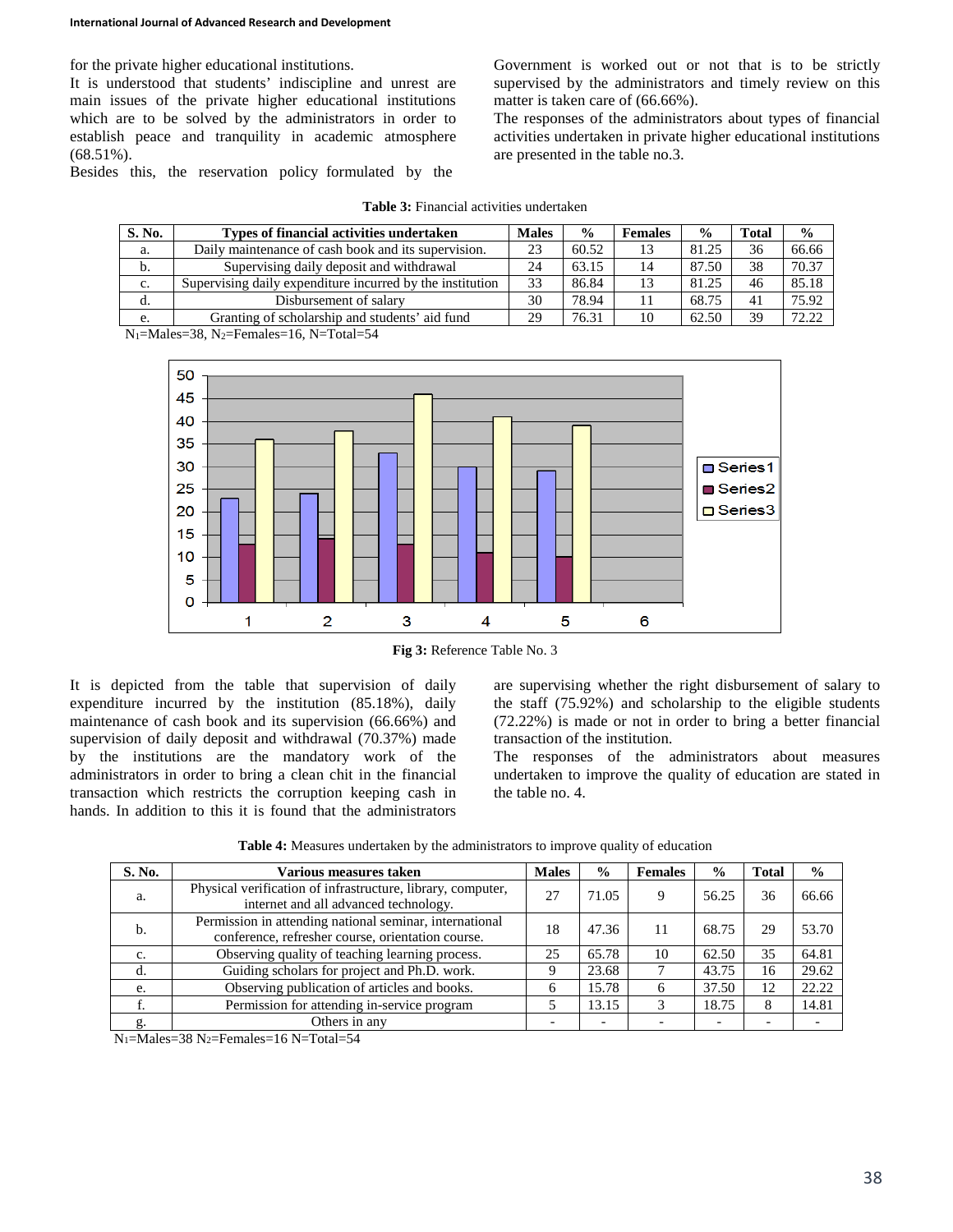

**Fig 4:** Reference Table No. 4

The table states that 66.66 per cent of the administrators are engaging in physical verification of infrastructure, library, computer, internet and all advanced technology in private higher educational institutions because these materials are essential for quality education.

64.81 per cent of the administrators are enhancing the quality of teaching learning process in the classroom situation by observing teachers' activities as a result of which teachers are more conscious to impart quality education.

53.70 per cent of the administrators are giving permission to the teachers in attending national seminar, international conference, refresher course and orientation course which are part and parcel of upgrading quality education.

On the other hand very few administrators (29.22%) are engaged in guiding the research scholars in the project and Ph, D. work which is very negligible. As per the demand of the nation no remarkable research work is done.

Besides, 22.22 per cent of administrators are presenting their views that a few teachers are publishing research articles and books which do not fulfill the target of the research publication works as desired from the teachers engaged in private higher educational institutions. The responses of the administrators about steps taken to improve the private higher educational institutions through the help of mass media are stated in the table no.5.

**Table 5:** Steps taken to improve the private institutions through the help of mass media

| S. No. | <b>Males</b><br>Various steps taken                                        |    | $\frac{0}{0}$            | <b>Females</b> | $\frac{0}{0}$ | Total | $\frac{0}{0}$ |
|--------|----------------------------------------------------------------------------|----|--------------------------|----------------|---------------|-------|---------------|
| а.     | Organizing parents' meeting                                                | 32 | 84.21                    |                | 68.75         | 43    | 79.62         |
| D.     | Mobilizing through village youth club, Mahila Samiti and village committee | 27 | 71.05                    | 12             | 75.00         | 39    | 72.22         |
| c.     | Cooperating with other developmental agencies.                             | 28 | 73.68                    | 10             | 62.50         | 38    | 70.37         |
| u.     | Mobilizing community members                                               | 25 | 65.78                    |                | 68.75         | 36    | 66.66         |
| e.     | Others if any                                                              |    | $\overline{\phantom{0}}$ |                |               |       |               |

 $N_1$ =Males=38, N<sub>2</sub>=Females=16, N=Total=54



**Fig 5:** Reference Table No. 5

It is stated in the above table that 79.62 per cent of the administrators are organizing parents' meeting in order to discuss various problems like academic, financial, extracurricular activities, examination and admission as a result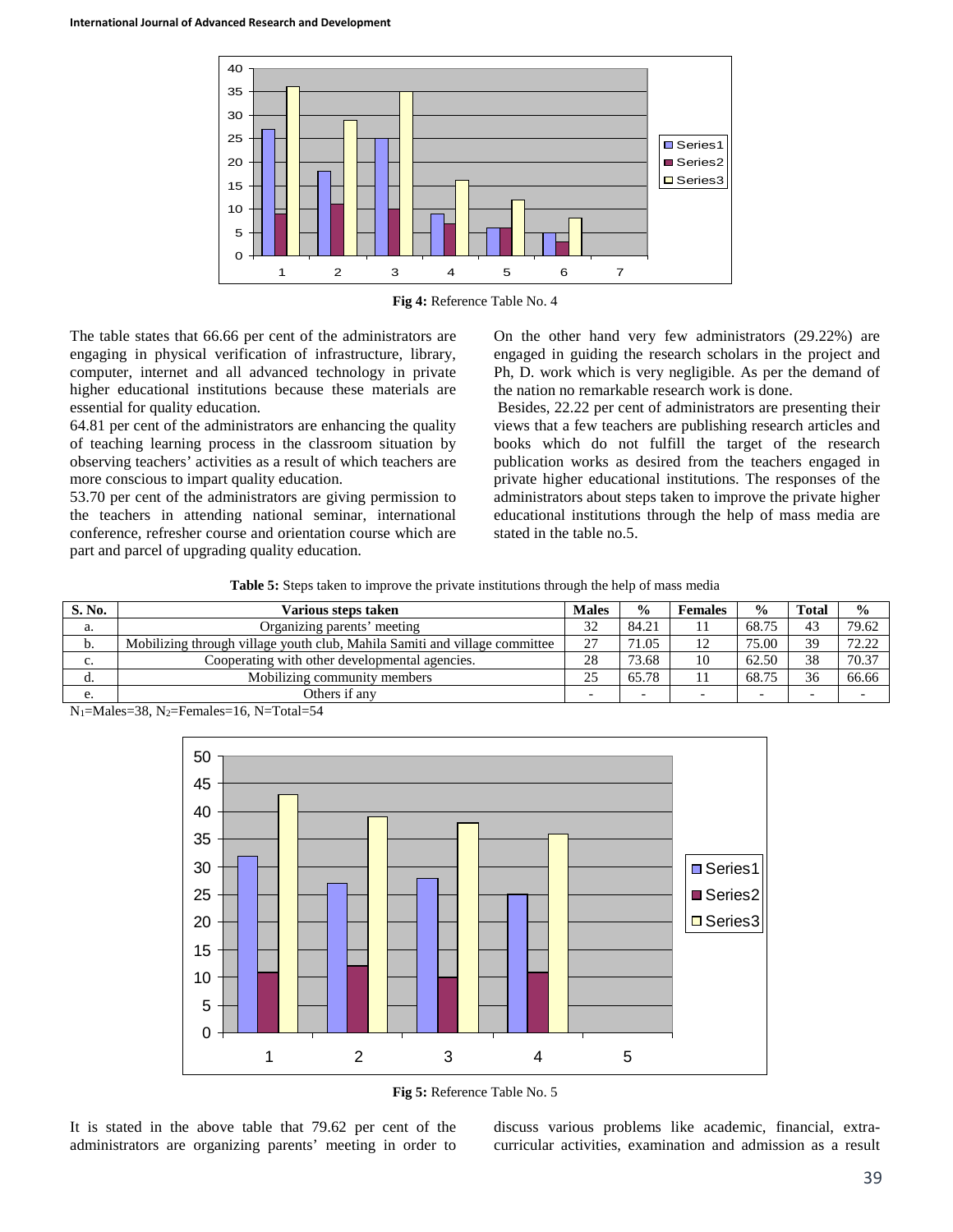they come in contact with the community who create awareness towards privatization of higher education and face to face interaction between the administrators and parents are made to establish relationship among them which is the better healthy symptoms to bring integrated growth and development of privatization of higher education. 72.22 per cent of the administrators are mobilizing the members of the village youth club, Mahila Samiti and village committee in order to make them associated with the affairs of the private higher educational institutions for better atmosphere as well as make them conscious how to solve created problems in a constructive manner because Non-Government Organizations play a vital role in extending their cooperation for the smooth running of academic activities as well as administration and the environment is very much felt enjoyable by the students, teachers and administrators.

66.66 per cent of the administrators are in view that they are mobilizing the community members in order to explicate their intrinsic inclination towards the privatization of higher education. The administrators' responses on keeping relationship with community are shown in the table no.6.

| S. No. | <b>Various relations</b>                                  | <b>Males</b> | $\frac{0}{0}$            | <b>Females</b> | $\frac{0}{0}$ | <b>Total</b> | $\frac{0}{0}$ |
|--------|-----------------------------------------------------------|--------------|--------------------------|----------------|---------------|--------------|---------------|
| a.     | Discussion of examination results                         | 24           | 63.15                    | 10             | 62.50         | 34           | 62.96         |
| b.     | Constitution of Governing Body                            | 27           | 71.05                    |                | 68.75         | 38           | 70.37         |
| c.     | Indiscipline situation                                    | 30           | 78.94                    |                | 81.25         | 43           | 79.62         |
| d.     | Involvement in various functions                          | 31           | 81.57                    |                | 56.25         | 40           | 74.07         |
| e.     | Others if any                                             |              | $\overline{\phantom{0}}$ |                |               |              |               |
|        | $N_1-M_2$ les $-38$ $N_2$ -Eemales $-16$ $N$ -Total $-54$ |              |                          |                |               |              |               |

|  |  | Table 6: Keeping relationship with community |  |  |
|--|--|----------------------------------------------|--|--|
|--|--|----------------------------------------------|--|--|



N1=Males=38 N2=Females=16 N=Total=54

**Fi 6:** Reference Table No. 6

As concluded from the table more than 62.00 per cent of administrators are viewing that the private higher educational institutions keep relation with the community in organization of various functions, discussion of examination results, constitution of Governing Body and indiscipline situations. The responses of the administrators about problems faced by them in private higher educational institutions are reflected in the table no. 7.

**Table 7:** Problems faced by the administrators in private higher educational institutions

| S. No. | Various problems faced               | <b>Males</b> | $\frac{6}{6}$ | <b>Females</b> | $\frac{0}{0}$ | <b>Total</b> | $\frac{0}{0}$ |
|--------|--------------------------------------|--------------|---------------|----------------|---------------|--------------|---------------|
| a.     | Political pressure                   | 35           | 92.10         | 14             | 87.50         | 49           | 90.74         |
| b.     | Public demand in providing education | 30           | 78.94         | 10             | 62.50         | 40           | 74.07         |
| c.     | Industrial pressure                  | 25           | 65.78         | 13             | 81.25         | 38           | 70.37         |
| d.     | Admission problem                    | 22           | 57.89         | 15             | 93.75         | 37           | 68.51         |
| e.     | <b>Examination</b> problem           | 35           | 92.10         | 12             | 75.00         | 47           | 87.03         |
| ı.     | Heavy work load                      | 33           | 86.84         | 13             | 81.25         | 46           | 85.18         |
| g.     | Shortage of staff                    | 25           | 65.78         | 14             | 87.50         | 39           | 72.22         |
| h.     | Not paying extra T.A. and D.A.       | 23           | 60.52         | 11             | 68.75         | 34           | 62.96         |
| 1.     | Others if any                        |              |               |                |               |              |               |

 $N_1$ =Males=38  $N_2$ =Females=16 N=Total=54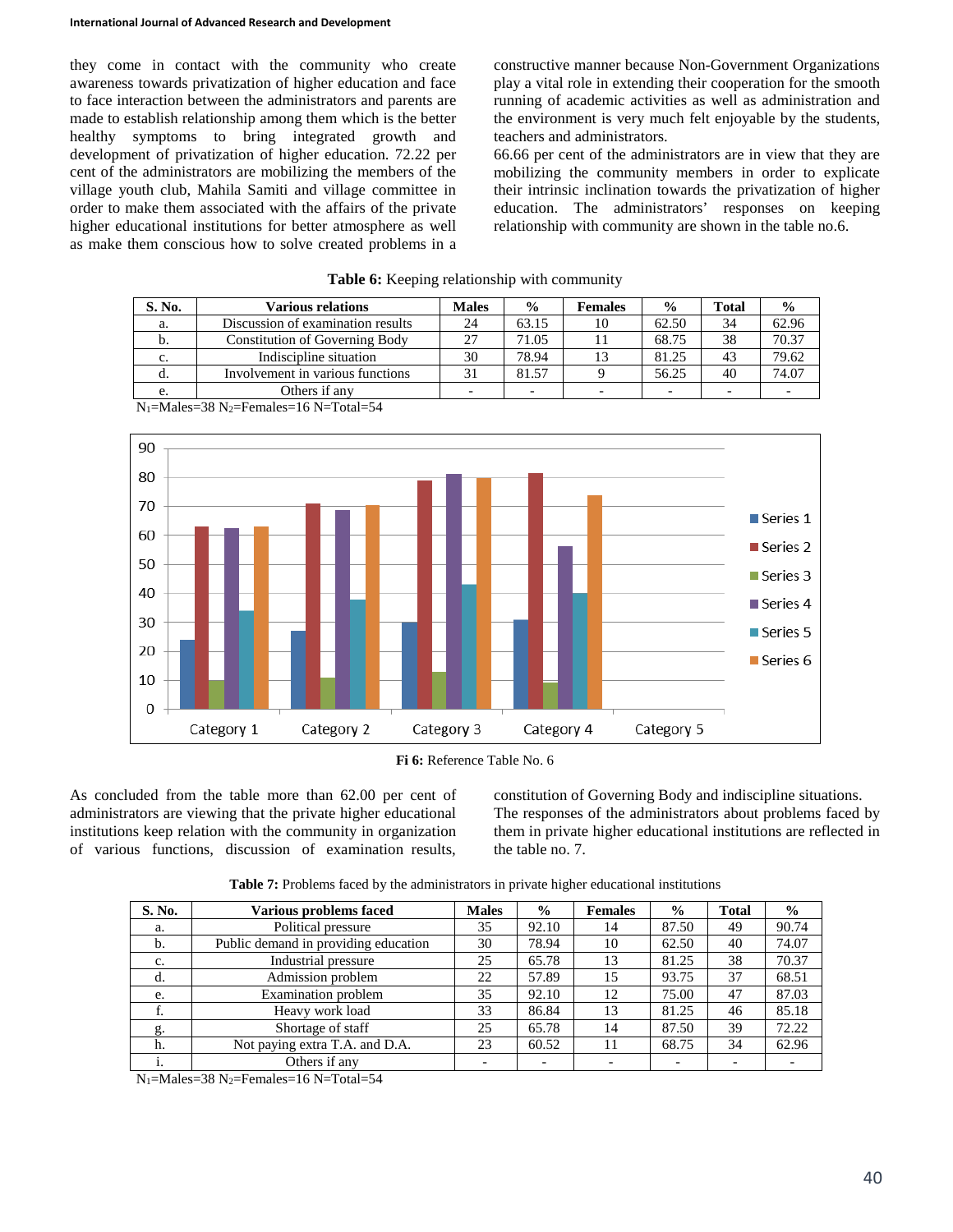

**Fig 7:** Reference Table No. 7

The table illustrates that more than 62% of the administrators are facing various problems like political pressure, public demand in providing education, industrial pressure, admission and examination problem, heavy work load, shortage of staff and not paying extra T.A. and D.A. which not only create obstacles in their work but also bring stress and strain in their minds.

#### **4. Major Findings**

- 1) 75.92 per cent of the administrators are assessing teachers 'engagement in the classroom situation whether teaching learning process is effective or not.
- 2) The administrators are verifying the official records (74.07%) and students' attendance (72.00%) as well as participating in day-to-day administration (64.81%) regularly which creates a healthy impact on students, teachers and staff
- 3) 70.37 per cent of the administrators are of the view that they do not go back to withdraw concurrence, affiliation and permission if the institution, students, teachers and managing committee fulfill the conditions laid by the Government from time to time which are the pertinent issue for the private higher educational institutions.
- 4) It is understood that students' indiscipline and unrest are main issues of the private higher educational institutions which are to be solved by the administrators in order to establish peace and tranquility in academic atmosphere  $(68.51\%)$ .
- 5) According to the view of 66.66 per cent of the administrators that the reservation policy formulated by the Government is worked out or not that is to be strictly supervised by them and timely review on this matter is taken care of.
- 6) The administrators viewed that supervision of daily expenditure incurred by the institution (85.18%), daily maintenance of cash book and its supervision (66.66%) and supervision of daily deposit and withdrawal (70.37%) made by the institutions are the mandatory work of the administrators in order to bring a clean chit in the financial transaction which restricts the corruption keeping cash in hands.
- 7) More than 72 per cent of the administrators are

supervising whether the right disbursement of salary to the staff and scholarship to the eligible students is made or not in order to bring a better financial transaction of the institution.

- 8) 66.66 per cent of the administrators are engaging in physical verification of infrastructure, library, computer, internet and all advanced technology in private higher educational institutions because these materials are essential for quality education.
- 9) 64.81 per cent of the administrators are enhancing the quality of teaching learning process in the classroom situation by observing teachers' activities as a result of which teachers are more conscious to impart quality education.
- 10) 53.70 per cent of the administrators are giving permission to the teachers in attending national seminar, international conference, refresher course and orientation course which are part and parcel of upgrading quality education.
- 11) Very few administrators (29.22%) are engaged in guiding the research scholars in the project and Ph, D. work which is very negligible. As per the demand of the nation no remarkable research work is done.
- 12) 22.22 per cent of administrators are presenting their views that a few teachers are publishing research articles and books which do not fulfill the target of the research publication works as desired from the teachers engaged in private higher educational institutions.
- 13) 79.62 per cent of the administrators are organizing parents' meeting in order to discuss various problems like academic, financial, extra-curricular activities, examination and admission as a result they come in contact with the community who create awareness towards privatization of higher education and face to face interaction between the administrators and parents are made to establish relationship among them which is the better healthy symptoms to bring integrated growth and development of privatization of higher education.
- 14) 72.22 per cent of the administrators are mobilizing the members of the village youth club, Mahila Samiti and village committee in order to make them associated with the affairs of the private higher educational institutions